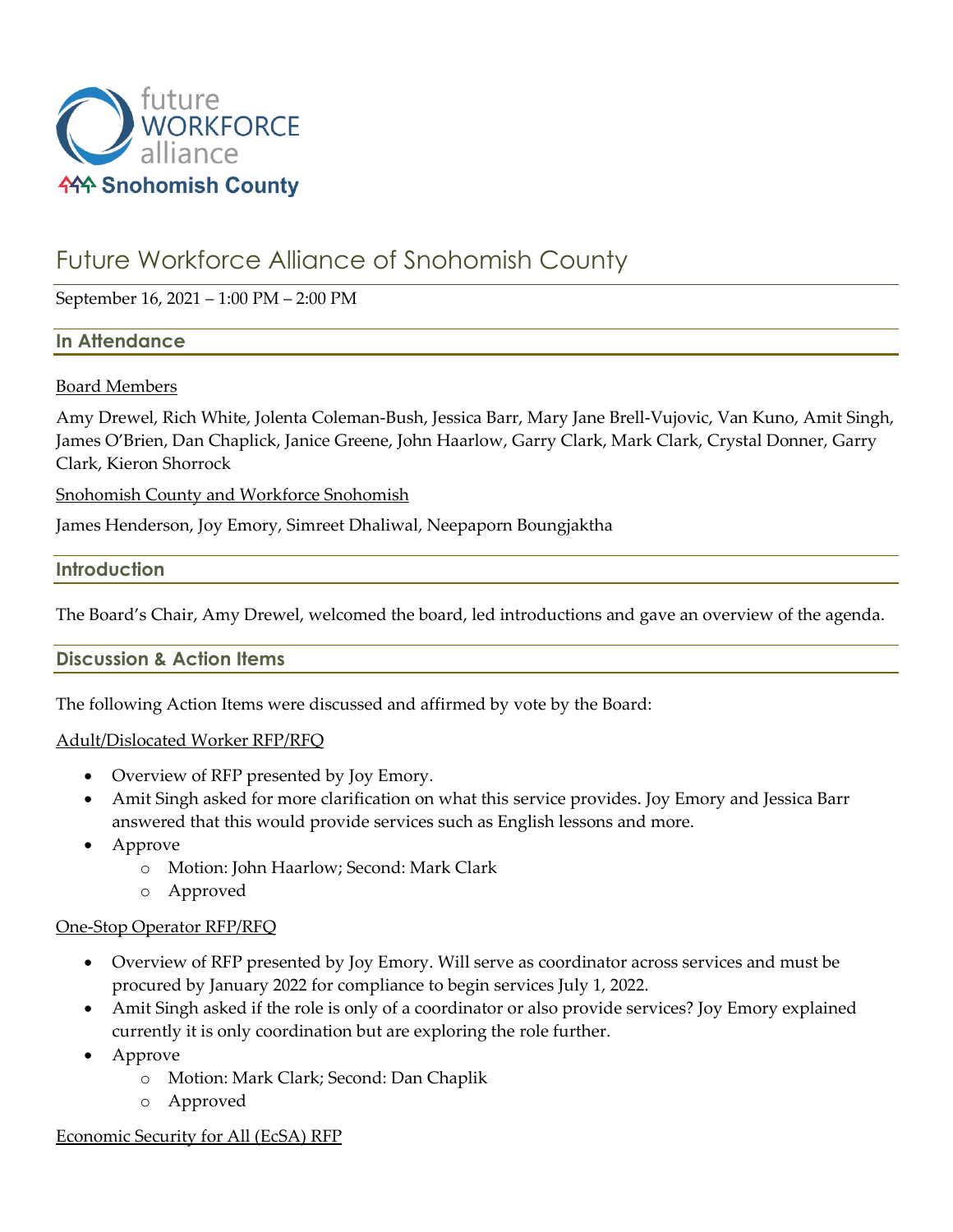- Joy Emory provided an overview of EcSA RFP which uses discretionary funds from the state and will focus on serving low-income families that are enrolled in early childhood education programs. RFP is for service provider. May be dovetailed with 2022 RFPs.
- Approve
	- o Motion: Garry Clark; Second: Amit Singh
	- o Approved

# Approval of Meeting Minutes

- Approve the Minutes of the Meeting in June 17, 2021
	- o Motion: Amit Singh; Second: Kieron Shorrock
	- o Approved

# **Information Items**

#### Workforce Strategic Plan Update – MDB Insight

- Trudy Parsons updated the Board on the project timeline and that is nearing completion. There has been a slight shift in delivery due to information learned in partner collaboration. Goals and objectives are set up to be implemented by the FWA in future work. There was also an overview of findings as well as an explanation of next steps.
- Amit Singh asked about if lag and lead metrics will be included in the scope. Trudy Parsons answered that Key Performance Metrics will be identified and will be mapped with the workforce ecosystem in mind.
- John Haarlow asked if resources and capacity is being understood and if there is enough to achieve the objectives outlined. Trudy Parsons answered that therefore 2-3 years is the average timeline for the goals and objectives. The Strategy has been built to be achievable and realistic.
- Mary Jane Brell Vujovic stressed that equity will need to be top of mind when implementation will be executed.
- Crystal Donner commented that if any early wins can be achieved between now and what the Strategy outlines as the timeline should still be sought after.
- Jolenta Coleman Bush also commented that the barriers to labor force participation slide show put the burden on the system and not on the individual.

# Youth Working Group – Neepaporn "A" Boungjaktha

- Working Group met recently and is drafting a statement of work. The discussion focused on what the Working Group is hoping to achieve. It will be strategic in nature. The statement of work will include diversity, equity, and inclusion and will be approved by the Working Group. The Youth Program Manger from Workforce Snohomish gave a presentation to the Working Group as well.
	- o The next step is a Youth Working Group Charter.
	- o Amit Singh asked how someone can be recommended to be a part of the group. James Henderson answered any recommendations can be sent to the Working Group chair or FWA staff.

# **Next Steps**

The next meeting is on December 15, 2021.